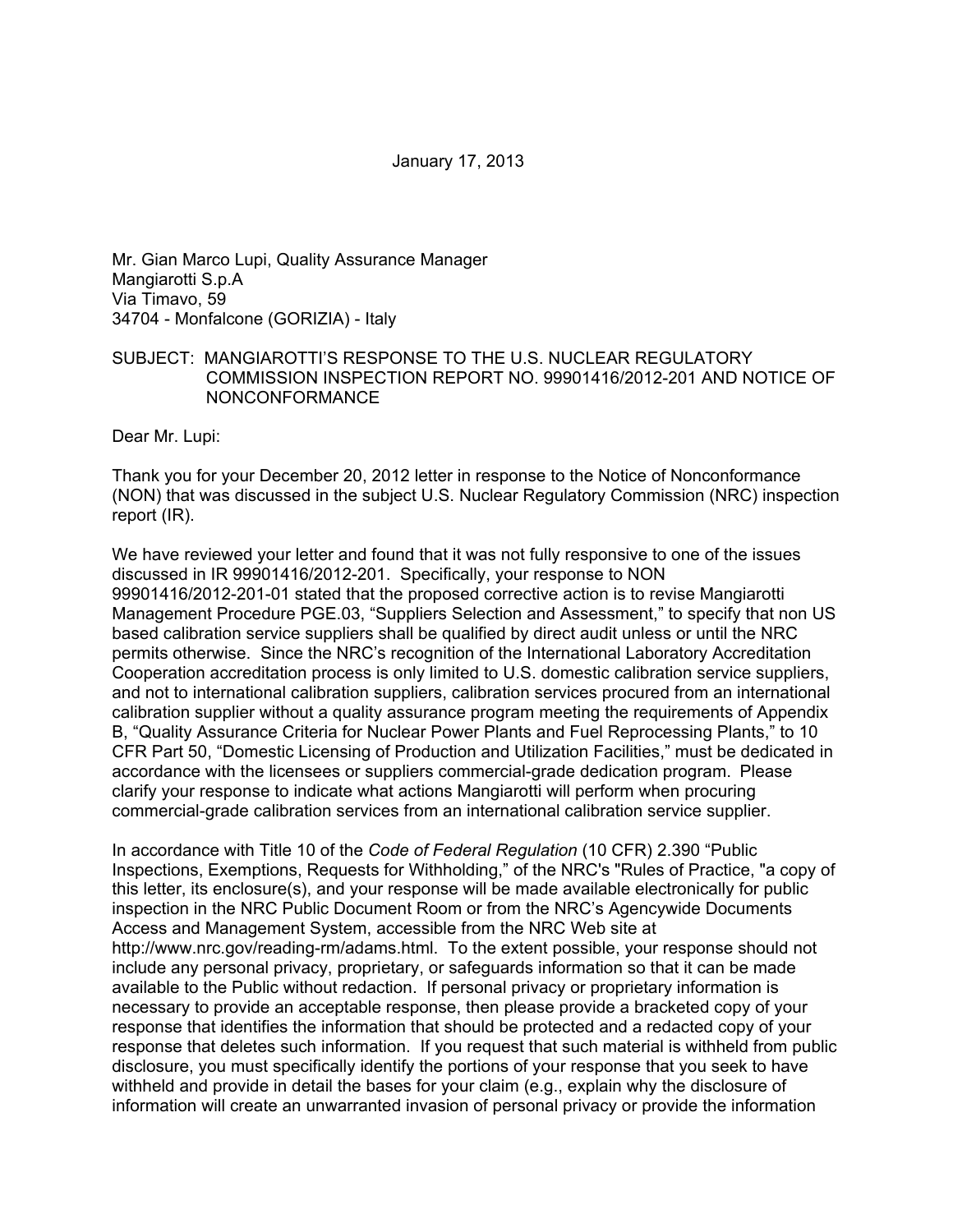required by 10 CFR 2.390(b) to support a request for withholding confidential commercial or financial information). If safeguards information is necessary to provide an acceptable response, please provide the level of protection described in 10 CFR 73.21 "Protection of Safeguards Information: Performance Requirements."

Please contact Mr. Yamir Diaz-Castillo at (301) 415-2228 or via electronic mail at Yamir.Diaz-Castillo@nrc.gov, if you have any questions or need assistance regarding this matter.

Sincerely,

### */RA/*

Edward H. Roach, Chief Mechanical Vendor Branch Division of Construction Inspection and Operational Programs Office of New Reactors

Docket No.: 99901416